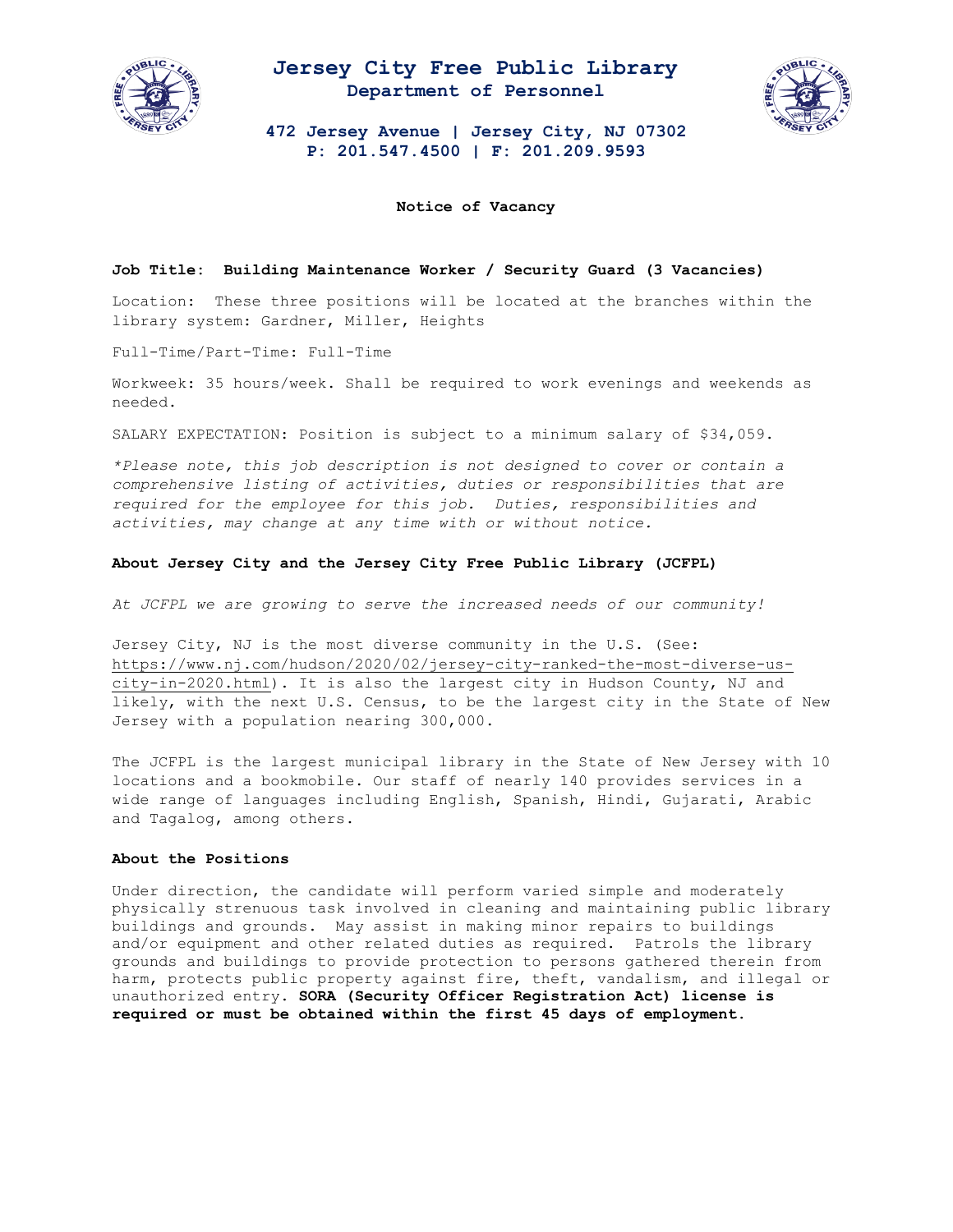

# **Jersey City Free Public Library Department of Personnel**



**472 Jersey Avenue | Jersey City, NJ 07302 P: 201.547.4500 | F: 201.209.9593**

### **Example of Job Duties:**

The essential functions or duties listed below are intended only as an illustration of the various types of work that may be performed. The omission of specific statements of duties does not exclude them from the position if work is similar, related or a logical assignment to the position.

- Cleans rooms, offices, public areas and restrooms
- Washes and cleans windows, Floors (sweeps, washes, strips, waxes, and polish, Rugs (Sweeps and Vacuums), May paint in various areas of the branches.
- May make minor repairs to the heating, electrical and other systems of varied types of buildings and services bathrooms/restrooms.
- Empties wastebaskets, inside and outdoors, and recycling containers. Assist branch personnel in the removal and storage of books and other items
- Distributes supplies
- May trim hedges, rake leaves and refuse, trim driveway and sidewalk edges using equipment.
- Shovels snow and spreads sand or salt on icy surfaces to prevent slipping.
- Visually inspects windows, doors, locks, and other fixtures to ensure they are secure or properly locked and have not been tampered with to prevent theft, unlawful entry, and so forth.
- Removes unwilling person(s) from premises after issuing verbal warning regarding a rule violation concerning disorderly conduct, loitering, unauthorized entry, and so forth.
- Gives verbal warnings to individuals of regulations such as those pertaining to disorderly conduct, loitering, smoking, or entry without proper passes to ensure enforcement of rules intended to protect the building and its occupants.

Knowledge and Abilities:

- Knowledge of use of and minor adjustment to sweepers, vacuum, furniture, ad fixtures.
- Knowledge of how to make minor repairs to heating, electrical, plumbing, and other systems.
- Ability to handle cleaning problems, lift and move moderately heavy objects, organize cleaning work.
- Ability to read, write, speak, understand and communicate in English sufficiently to perform the duties of this position. American Sign Language or Braille may also be considered as acceptable forms of communication.
- Knowledge of techniques used in maintaining order among groups of people congregating on public property.
- Ability to note significant conditions by observation and to take proper action in accord with prescribed procedures.